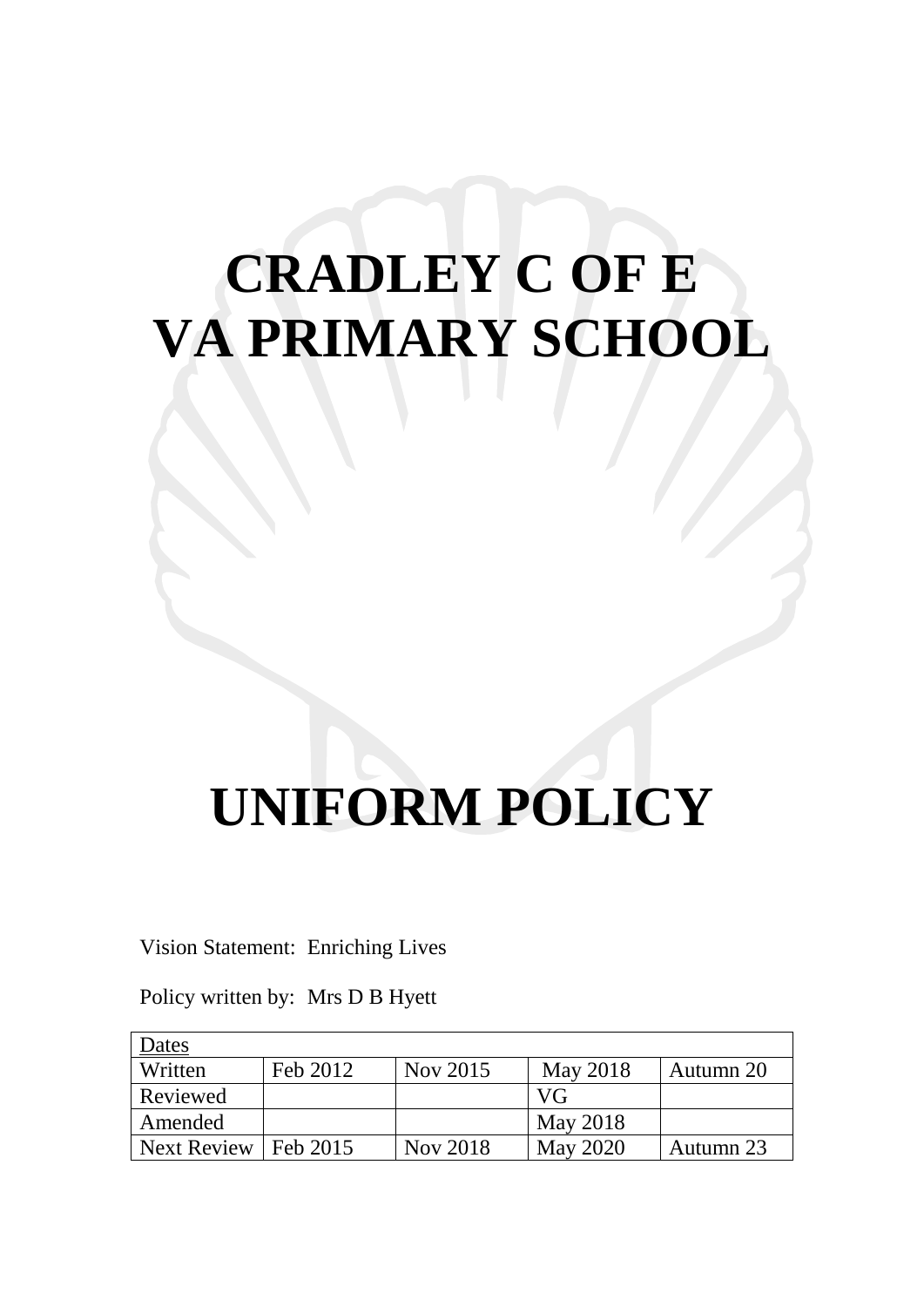# **CRADLEY C of E VA PRIMARY SCHOOL**

## **UNIFORM POLICY AIMS AND OBJECTIVES**

#### **Rationale**

This Policy has 'Every Child Matters', 'Excellence and Enjoyment', the school's 'Healthy School' and 'Eco School' ethos and the school's Mission Statement and Aims at its heart.

Our School Uniform is important to us. It is one way in which we identify ourselves as a school family and it promotes a strong, cohesive school identity which supports high standards and expectations in all areas of school life. It promotes harmony between different groups represented in the school, and it enhances security, assisting the school to identify individual pupils in order to maintain good order and spot intruders more easily. Smartness and high standards of appearance are expected at all times.

### **Aims**

At Cradley C of E Primary School, we believe that a school uniform is important, because it:

- looks smart
- wears well
- contributes to a sense of belonging
- gives a common purpose
- fosters a feeling of pride
- reduces 'fashion competition' between children.

All children should wear the uniform and we encourage them to maintain an acceptable standard of clean and tidy dress in school. The uniform has been chosen after extensive consultation. It is readily available and inexpensive.

### **Uniform**

Children with shoulder length hair should come to school with their hair tied back this will also reduce the spread of head lice. The school does not permit children to have extreme haircuts, styles or accessories that could serve as a distraction to themselves and/or the other children. For this reason children are not allowed to wear hair gel or hair spray to school or to bring hair gel or hair spray into school.

Parents should label all items of clothing clearly with their child's name.

The school takes pride in its school community and to identify pupils with Cradley School they wear:

- long or short grey trousers or a grey skirt
- white polo shirts
- red round-necked sweatshirt
- white, black or grey socks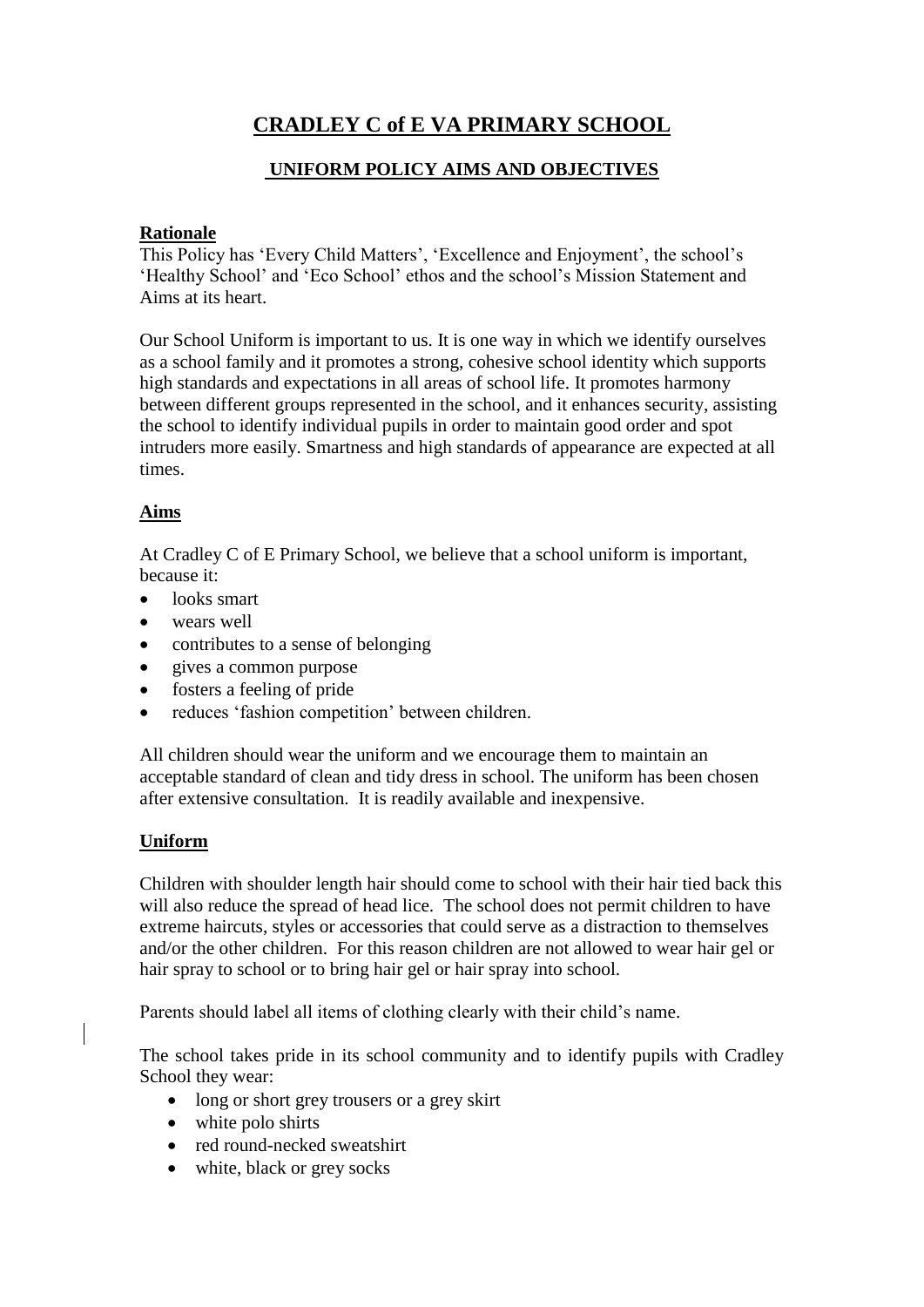- sensible black shoes not boots or trainers
- During social distancing when windows need to be kept open, children are permitted to wear a red or black hoodie or fleece at school but are not permitted to put the hoods up inside.

The polo shirt and sweatshirt with the school logo are available for purchase from local providers, details from the school office.

#### **Summer (Optional)**

- Red-check dresses (available from High Street Stores).
- $\bullet$  Closed toed sandals not crocs

#### **P.E. and Games**

All children are expected to change for P.E. and Games in the interest of hygiene. All children should have:

- white top or Cradley T shirt
- black plimsolls (optional)
- Trainers
- red shorts

Those who play football and rugby should have football boots, a red rugby shirt or a black track suit for team games. Track suits are recommended for classes 3, 4 and 5 for the winter.

#### **Fashion Items/Other**

For safety reasons, children are not permitted to wear jewellery in school. If ears have been pierced, stud earrings may be worn, but should be removed or covered for P.E. If a child needs to wear a piece of jewellery for medical or religious reasons, it should be removed or covered up during physical activity.

Children come to school to learn. We believe that fashion items are best kept for home, and for reasons such as health, safety and inclusion. Fashion accessories such as make-up, nail polish, hair gel, jewellery other than stud earrings and watches, should not be worn. Consideration will be given to special circumstances by the Headteacher. These rules may also be relaxed on special days e.g. comic relief.

Appropriate sunhats should be worn outside during sunny weather. This is not only for reasons of smartness, appearance and health and safety: Pupils' faces should not be obscured as the teacher may not be able to judge their engagement with learning and to secure their participation in discussions and practical activities.

### **Non-Compliance with the School Uniform Policy**

The Headteacher may discipline a pupil for breach of the Uniform Policy. Exclusion may be considered where breaches of the Uniform Policy are 'persistent and defiant'. The Headteacher, or another member of staff with delegated authority, may ask a pupil to go home to remedy a breach of the school's rules on uniform or